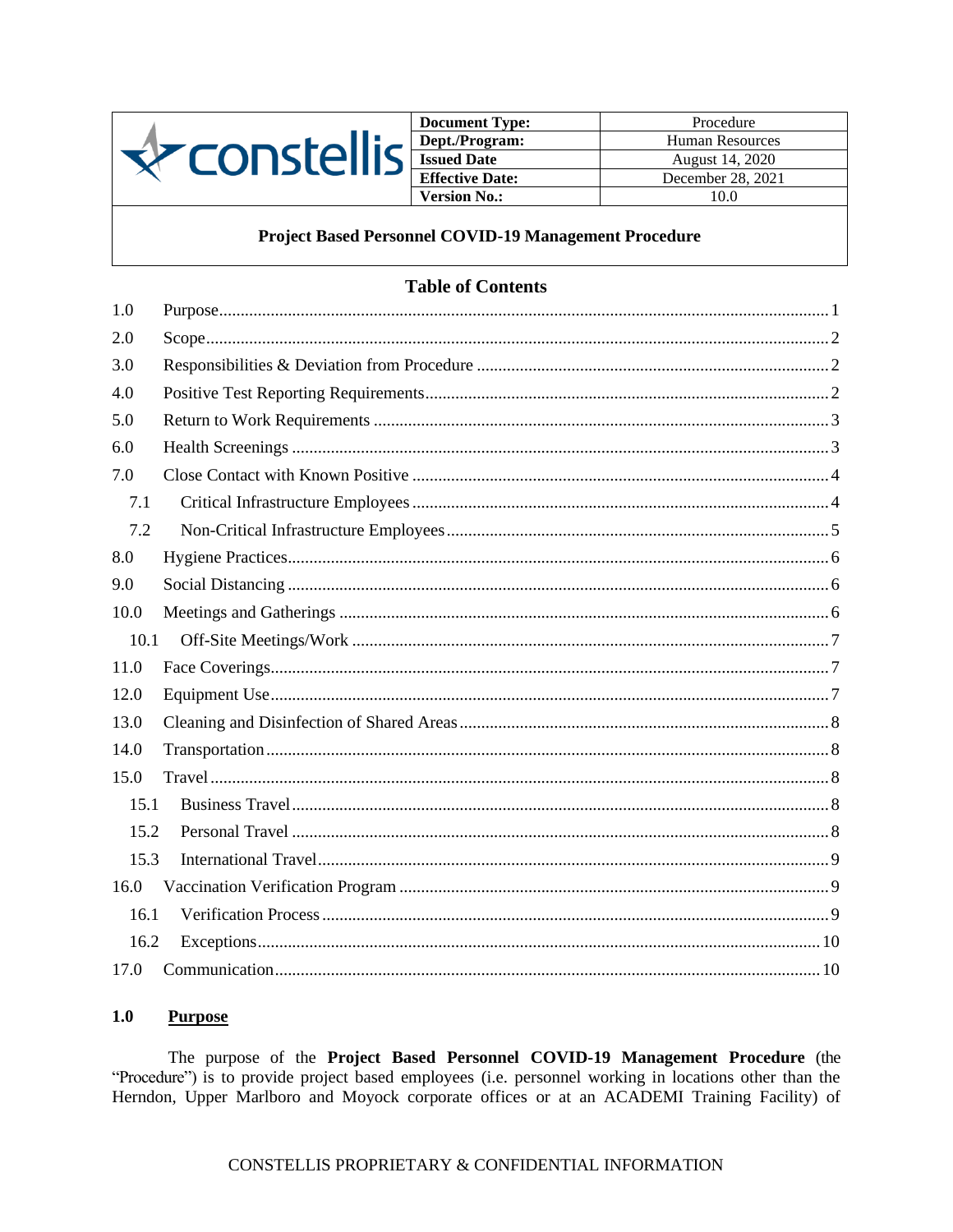Constellis Holdings, LLC or its subsidiaries (the "Company" or "Constellis") with guidance and instructions for the mitigation of the transmission of COVID-19 and provide guidance on procedures in case an individual exhibits COVID-19 symptoms. The Procedure is intended to balance the health and safety of the workforce with flexibility and efficiency while ensuring that the Company complies with the most recent guidance from the Centers for Disease Control ("CDC") and any state or local requirements.

## **It is the responsibility of each employee to self-monitor for COVID-19 like symptoms, to report any symptoms immediately to their chain of command, and to stay at home if symptomatic.**

# <span id="page-1-0"></span>**2.0 Scope**

This Procedure applies to Constellis employees, subcontractors, independent contractors, and any other individual that works at any project location other than the Company's corporate offices in Herndon, Upper Marlboro or Moyock or an ACADEMI Training Facility (the "work sites"). Moyock and Upper Marlboro based employees who are involved in training activities are also required to follow procedures as outlined in *Moyock Training COVID-19 Management Procedure, National Capital Region Training Center COVID-19 Management Procedure*, and *ACADEMI NW and SE Training Centers COVID-19 Management Procedure*. Employees visiting corporate offices are required to follow *Corporate Facilities COVID-19 Management Procedure* while at one of the offices. Supervisors/managers are required to follow the *Supervisor COVID-19 Management Procedure*.

This Procedure is to be followed absent contrary written customer direction, or state/local ordinance.

## <span id="page-1-1"></span>**3.0 Responsibilities & Deviation from Procedure**

It is the responsibility of all employees that fall within the scope of this Procedure to comply with all requirements outlined below and immediately report any concerns regarding their ability to follow the guidelines contained within the Procedure to their chain of command. This Procedure captures the best guidance known at the time and is based upon the type of activities currently being performed. The Company and its personnel, however, must remain flexible and creative to ensure the essential business of the organization can be carried out while also protecting the health and safety of employees and visitors. If adherence to this Procedure is not feasible due to operational realities in effect at a particular time, the area of non-conformance must be reported to a Director-level manager or higher so viable alternatives can be discussed and determined. No employees or supervisors may modify the requirements of this Procedure without the authorization from a Vice President-level manager or higher or a member of the COVID-19 Task Force, and written notification of the modification t[o covid19info@constellis.com.](mailto:covid19info@constellis.com) Failure to properly follow this Procedure or to make proper notifications are required by this Procedure may lead to discipline.

If an employee witnesses another employee not adhering to any of the below, they are responsible for reminding the employee of the guidelines. If the individual does not comply with the request to adhere to the guidelines or if the employee feels uncomfortable reminding the non-compliant employee, the employee should report the matter their chain of command.

### <span id="page-1-2"></span>**4.0 Positive Test Reporting Requirements**

**Personnel who receive a positive COVID-19 diagnosis must report this information to their direct manager or supervisor as soon as possible, including a copy of their positive test result,** so the Company can undertake the necessary steps to conduct contact tracing, and to ensure the ongoing health and safety of our workforce. Employee identity will remain confidential consistent with applicable laws.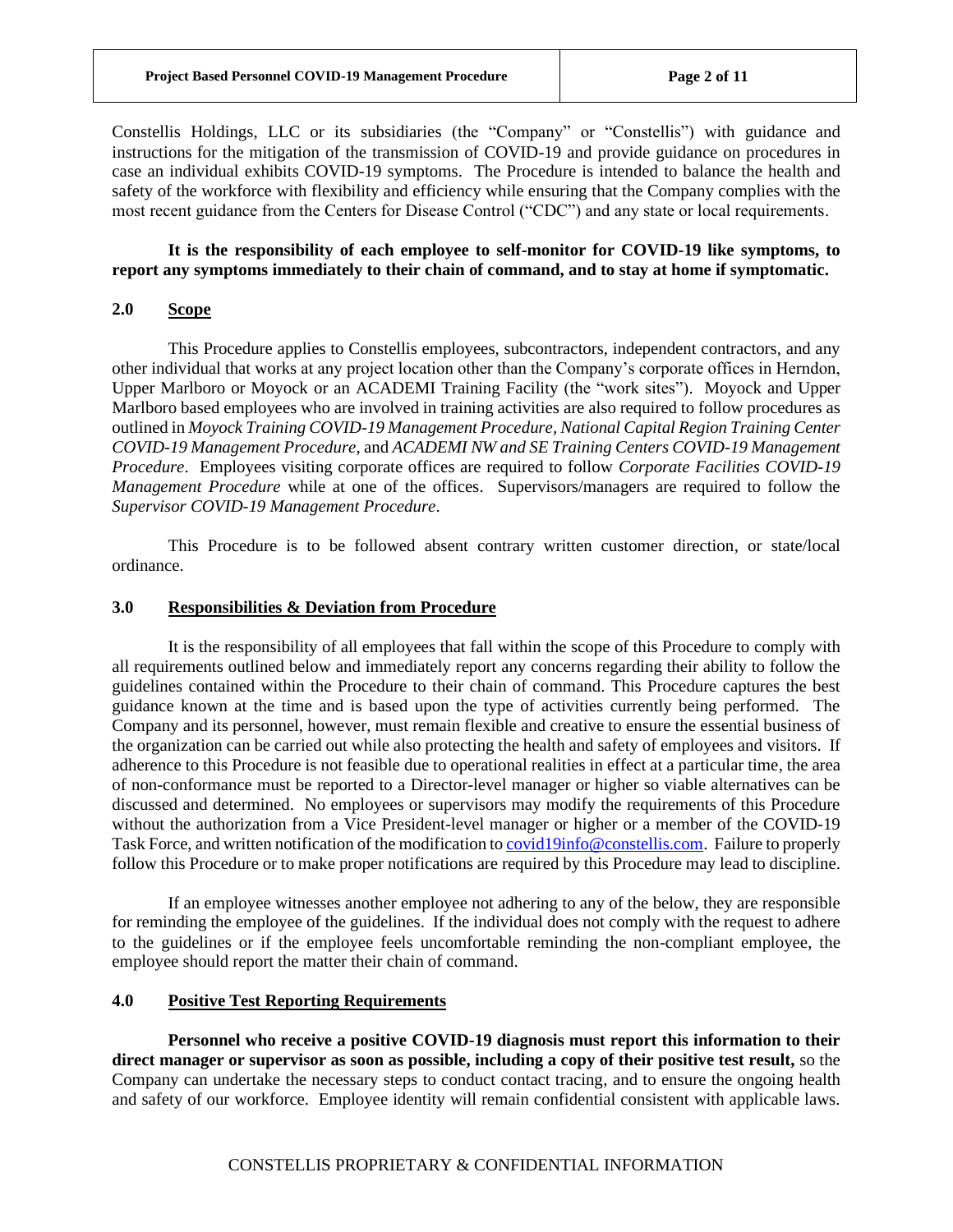Any manager notified of an employee's positive test result must immediately follow procedures as outlined in the *Supervisor COVID-19 Management Procedure.* If the supervisor or manager does not have all of the required information, they should provide what information they have initially and the COVID Task Force and Human Resources will work with the manager to obtain any outstanding information.

Employees who receive a positive test result shall not report to work until satisfying the requirements set forth in Section 5.0. Employees should use whatever leave they have regardless of type (i.e. sick or vacation leave), in addition to Leave Without Pay ("LWOP"), during any time they are not permitted to work.

# <span id="page-2-0"></span>**5.0 Return to Work Requirements**

Absent customer or client guidelines, Employees that test positive will not be allowed at any work location and will be removed from the schedule until their isolation period has ended. As of December 27, 2021, the CDC's isolation period is 5-days. Even after 5 days, employees will not be allowed to return to work until they are fever free for at least 24 hours (without the use of fever reducing medicine), and other COVID-19 symptoms have improved. Employees must continue to practice social distancing and wear a face covering for an additional 5-days after their isolation period. Note that loss of taste and smell may persist for weeks or months after recovery and need not delay the end of isolation.

Note that if the employee is asymptomatic but develops symptoms **after** testing positive, the 5 days starts upon the date the employee first develops symptoms.

. An employee may return to work sooner only if they receive certification from a healthcare provider that they are virus-free (two negative nasopharyngeal swab specimen tests in row 24-hours apart) and fit to return to work.

## <span id="page-2-1"></span>**6.0 Health Screenings**

Employees are responsible for self-monitoring for the following symptoms of COVID-19 (as defined by the CDC) *prior to coming to work* and must stay at home until they are symptom free for at least 24 hours without the use of fever-reducing or other symptom-altering medicines (e.g., cough suppressants). The symptoms should be newly onset and/or not attributable to a medical or other pre-existing condition other than COVID-19 (allergies, exercise, stress, insomnia, gastrointestinal issues, etc.).

- Fever of 100.4°F or higher
- Feeling feverish (chills, sweating)
- Cough
- Difficulty breathing
- Muscle or body aches
- New loss of taste or smell
- Sore throat
- Vomiting or diarrhea

If an employee experiences COVID-19 like symptoms while at one of their assigned work sites, they must leave work immediately and not return until symptom free for at least 24 hours without the use of fever-reducing or other symptom-altering medicines (e.g., cough suppressants).

**Employees certify they have conducted this daily health screening prior to reporting to work and are not experiencing symptoms through the completion of their daily timesheet.**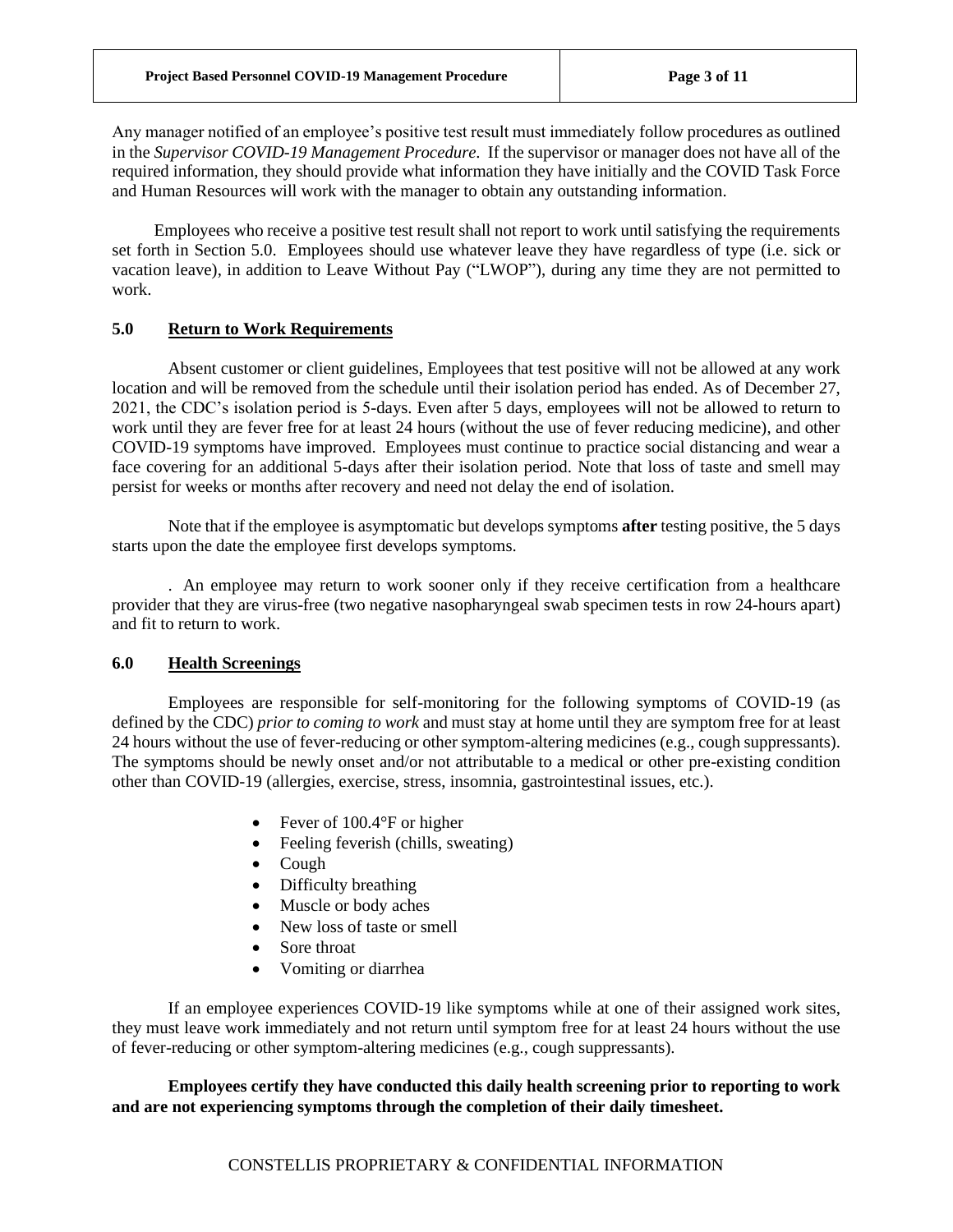If any individual experiences the below emergency warning signs for COVID-19, call 911 immediately. Notify the operator the individual may have COVID-19 and ensure the individual and those around them are wearing a facemask and any other PPE as appropriate.

- Trouble breathing
- Persistent pain or pressure in the chest
- New confusion or inability to arouse
- Bluish lips or face

# <span id="page-3-0"></span>**7.0 Close Contact with Known Positive**

Close contact is defined as any individual who was within 6 feet of an infected person for a cumulative total of 15 minutes or more over a 24-hour period starting from two days before illness onset (or, for asymptomatic individuals, two days prior to positive specimen collection) and until they were isolated.

Unvaccinated employees or employees who are more than six months out from their second mRNA vaccine dose (or more than two months after the Johnson & Johnson vaccine), and have not yet received a booster, may not report to the facilities if they have been in close contact with someone for 5 days followed by strict mask use for an additional 5 days.

Vaccinated employees who have received their second mRNA vaccine dose within the last six months (or within two months of receiving the Johnson & Johnson vaccine) or have received a booster may report to the facilities but are required to wear a face covering for 10 days after exposure. For those exposed, it is best practice to test for COVID 5 days after exposure. If symptoms occur, individuals may not report to work and unless a negative test confirms symptoms are not attributable to COVID-19.

**California worksites only:** Close contacts must follow Section 7.2, regardless of critical infrastructure status. Note that employees are **not** considered to have had "close contact" if they were wearing a Company provided respirator (such as an N95 facepiece respirator).

# **7.1 Critical Infrastructure Employees**

<span id="page-3-1"></span>Critical infrastructure employees (for example, personnel working in the emergency services, energy, government facilities, defense industrial base, transportation systems, and nuclear reactors, materials, and waste sectors; see<https://www.cisa.gov/identifying-critical-infrastructure-during-covid-19> for the comprehensive list) may report to work provided they meet the conditions in this Section. Company employees that hold the following positions are considered critical infrastructure employees: security guard, security officer, dispatcher, K9 handler, firefighter, Emergency Medical Technician, Paramedic, and personnel working on federal, state, and local government facilities, to include military bases and compounds. If you have a position that is not listed here, contract management should email [covid19info@constellis.com](mailto:covid19info@constellis.com) for assistance in determining whether the position qualifies as a critical infrastructure position. Note that customer direction can supersede the guidance set forth in this Procedure, and therefore you may be required to follow more stringent guidance regardless of your position.

1. **Asymptomatic:** Remain asymptomatic in accordance with CDC guidelines, the following symptoms or combinations of symptoms are to be used to determine if employee is experiencing potential COVID-19 symptoms. The symptoms should be newly onset and/or not attributable to a medical or other pre-existing condition other than COVID-19 (allergies,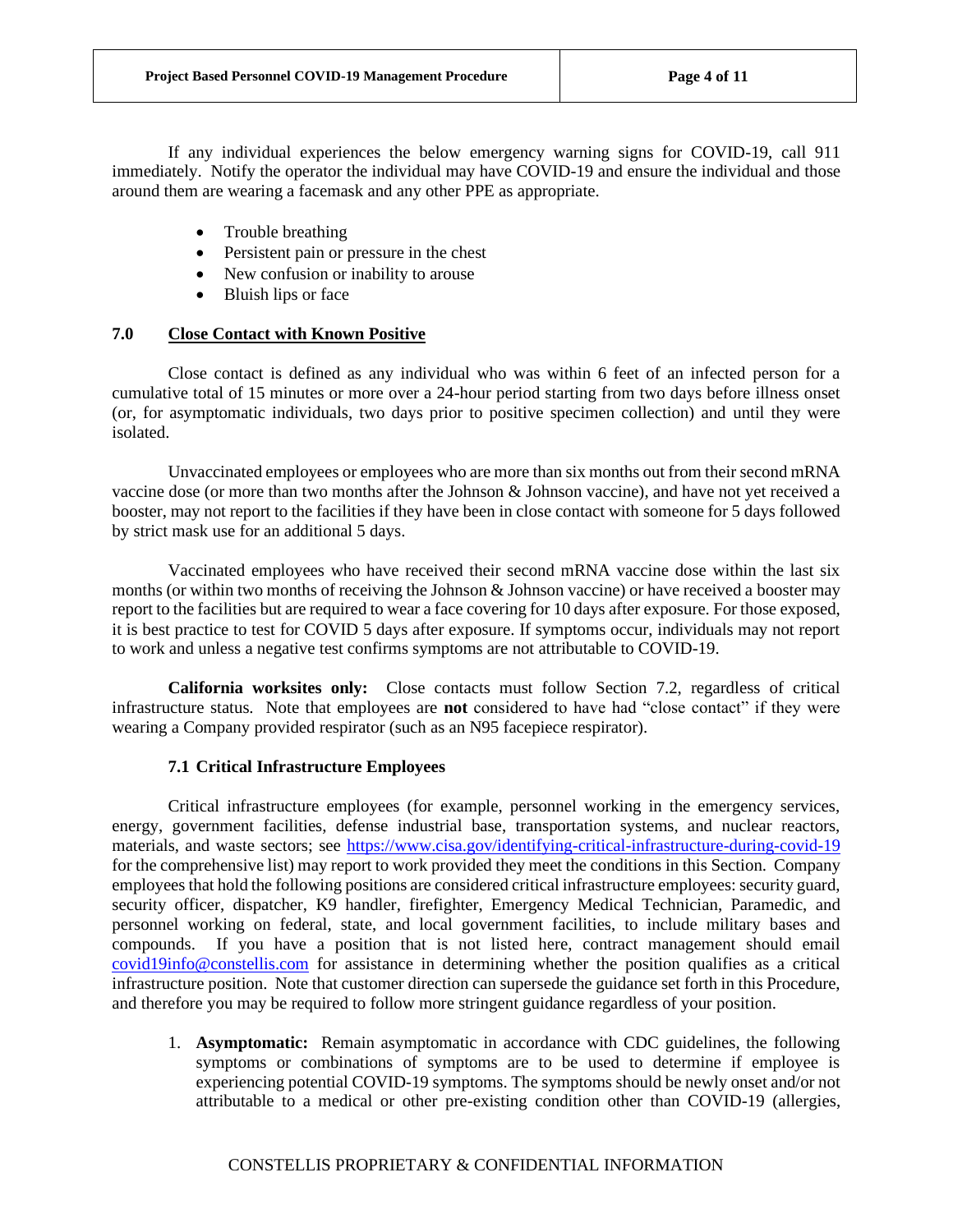exercise, stress, insomnia, gastrointestinal issues, etc.). If a critical infrastructure employee has any of these symptoms, they are NOT asymptomatic and may NOT report to the worksite until they satisfy the requirements set forth in Section 6.0.

- Fever of 100.4°F or higher
- Feeling feverish (chills, sweating)
- Cough
- Difficulty breathing
- Muscle or body aches
- New loss of taste or smell
- Sore throat
- Vomiting or diarrhea
- 2. **Pre-Screen:** Measure their temperature and assess symptoms prior to starting work. Ideally, temperature checks should happen before the individual enters the facility.
- 3. **Regular Monitoring:** The employee must continue to self-monitor to ensure they do not experience symptoms.
- 4. **Wear a Mask:** The employee must wear a facemask at all times while in the workplace for 14 days after last exposure. Employee or Company provided facemasks are permissible.
- 5. **Social Distance:** The employee must maintain 6 feet apart and practice social distancing in the workplace as work duties permit.
- 6. **Disinfect and Clean Work Spaces:** All work and common areas such as offices, bathrooms, and, shared electronic equipment are cleaned and disinfected routinely.

The employee shall meet all of these conditions for as long as the employee continues to have close contact with the individual who has a positive COVID-19 diagnosis.

Managers/supervisors shall refer to the *Supervisor COVID-19 Management Procedure*.

# **7.2 Non-Critical Infrastructure Employees**

<span id="page-4-0"></span>Unvaccinated non-critical infrastructure employees or those who are more than six months out from their second mRNA vaccine dose (or more than two months after the Johnson & Johnson vaccine), and have not yet received a booster, may not report to the facilities if they have been in close contact with someone for 5 days followed by strict mask use for an additional 5 days.

Vaccinated non-critical infrastructure employees who have received their second mRNA vaccine dose within the last six months (or within two months of receiving the Johnson & Johnson vaccine) or have received a booster may report to the facilities but are required to wear a face covering for 10 days after exposure. For those exposed, it is best practice to test for COVID 5 days after exposure. If symptoms occur, individuals may not report to work and unless a negative test confirms symptoms are not attributable to COVID-19.

Supervisors may approve non-critical infrastructure workers to work from home during this period if possible, based upon customer requirements and job duties. This determination must be made consistent with the Company's Telework Policy.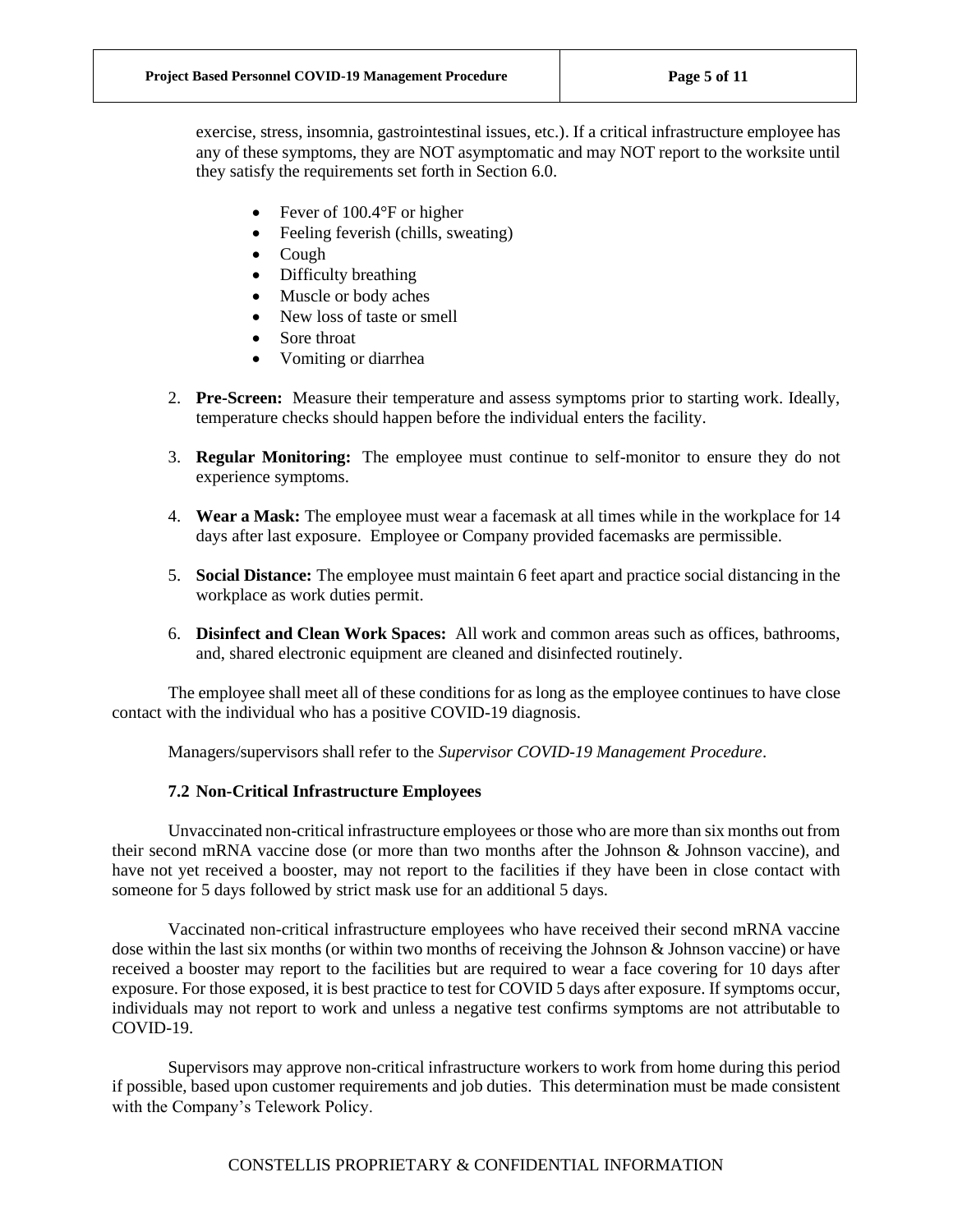**California worksites only:** Employees may return to work after ten days from the last date of close contact with the known positive, as long as the employee remains symptom free, or an order to quarantine for more than ten days is issued by a local or state health official. The employee may also return after seven days with a negative PCR test collected after day five if there is a critical staffing shortage.

# <span id="page-5-0"></span>**8.0 Hygiene Practices**

Unless precluded because of specific work site limitations, employees must:

- Wash hands often with soap and water for at least 20 seconds. If soap and water are not readily available, use a hand sanitizer that contains at least 60% alcohol (cover all surfaces of the hands and rub them together until they feel dry).
- Avoid touching their eyes, nose, and mouth with unwashed hands.
- Throw used tissues in the trash.
- Maintain social distancing practices (at least 6' between personnel).

Employees assigned to a work station where job tasks require frequent interaction inside six feet with other persons shall be provided with hand sanitizer where feasible at their work station.

# **It is the employee's responsibility to ensure they read and understand the proper use of gloves and facemasks per Attachment A of this document.**

**It is the responsibility of each employee to self-monitor for COVID-19 like symptoms, to report any symptoms immediately to their chain of command, and to stay at home if symptomatic.**

# <span id="page-5-1"></span>**9.0 Social Distancing**

All personnel who have not been certified under the requirements of the Company's Vaccination Verification Program (*see* Section 16.0, below) must practice social distancing, meaning that a minimum of 6 feet of separation is maintained between all personnel (hereinafter, "Social Distancing Mandate"). All managers and supervisors are required to take any available actions to modify the process in which employee duties are carried out to comply with the Social Distancing Mandate. Such actions include, but are not limited to:

- Utilizing flex spaces (conference rooms, break out rooms, etc.) to ensure minimal amount of personnel are in the same enclosed space;
- Assigning meeting rooms to certain groups to minimize cross-contamination and exposure;
- Assigning specific bathrooms in common use buildings for use of specific groups only;
- Keeping certain areas closed to help maintain cleaning standards

All employees must comply with any signage and/or additional social distancing requirements established by the work site building management, to include doors and walkways that are designated in one direction, areas that are closed and/or other modifications to movements through work areas to maximize social distancing and decrease cross-contamination of work spaces.

# <span id="page-5-2"></span>**10.0 Meetings and Gatherings**

Unless precluded because of post-orders or other job duties, personnel are limited to no more than 10 people, or the number of people that can congregate in one area and still abide by the Social Distancing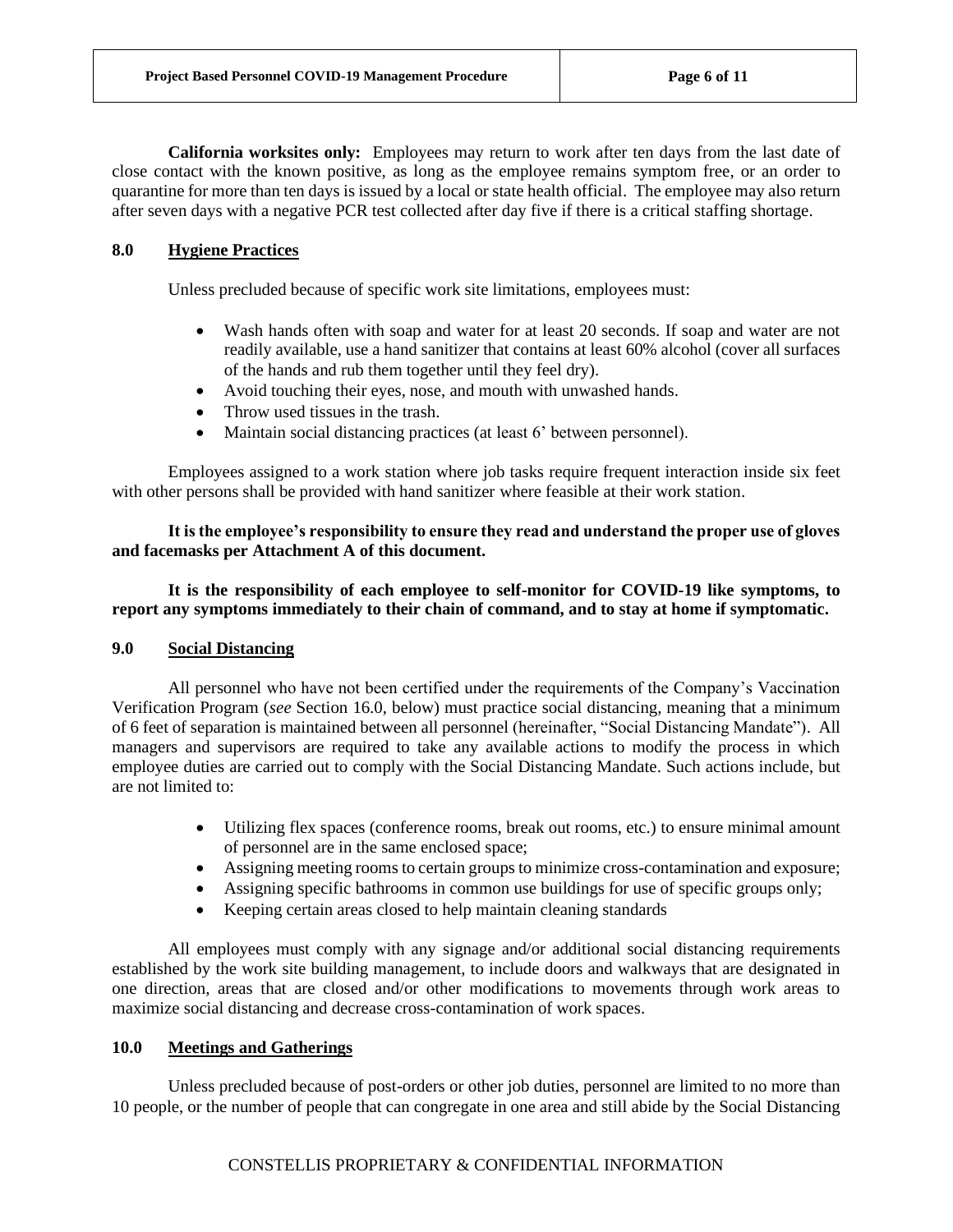Mandate, whichever is lesser, from gathering in a common space at any given time. This includes meetings, break room, and any other situation that may cause multiple people to gather together. Postings limiting the occupancy of such spaces shall be posted at the entrances to the areas in Company controlled buildings.

## **10.1 Off-Site Meetings/Work**

<span id="page-6-0"></span>Personnel are encouraged to utilize remote meeting technology in lieu of in-person meetings when meeting with outside clients, consultants, or other business partners. In the situation where employees must meet or work off site due to specific business requirements, they must follow Section 15.0 if sharing a vehicle.

#### <span id="page-6-1"></span>**11.0 Face Coverings**

All personnel who have not been certified under the requirements of the Company's Vaccination Verification Program (*see* Section 16.0, below) are required to wear clean and undamaged face-coverings (e.g. surgical mask, cloth face covering, etc.) covering both their mouth and nose in situations that do not permit social distancing, during assignments that require interaction with customers, and when moving through common area spaces. For this Procedure, "common area spaces" include bathrooms, hallways, stairwells, elevators, kitchens and break rooms, and lobbies.

Employees may use their own masks, but should review CDC face cover guidelines as set forth in Attachment B in advance. Acceptable face coverings are solid in color with no prints, logos, insignias or other markings. The Company will provide an acceptable face covering if the employee does not have access to one meeting these criteria.

To the extent permitted by law, employees' individual medical conditions that might restrict their ability to wear face coverings or PPE will be considered on a case-by-case basis. It is the responsibility of the employee to notify their supervisor if they have a qualified medical condition and to provide supporting medical documentation to Company Human Resources as necessary.

**California worksites only:** Personnel must wear a mask, regardless of their status under the Company's Vaccination Verification Program, if they are in a room with personnel not certified status under the Company's Vaccination Verification Program or if anyone is exhibiting COVID-19 symptoms. Employees that are not fully vaccinated and that work indoors may also request respirators for voluntary use while at the workplace.

#### <span id="page-6-2"></span>**12.0 Equipment Use**

Personnel shall not use other individuals' equipment, including phones, desks, offices, vehicles, weapons, radios, or other work tools when possible. When not possible, items must be sanitized both prior and after use with an [EPA approved](https://www.epa.gov/pesticide-registration/list-n-disinfectants-use-against-sars-cov-2-covid-19) cleaning or disinfectant product. Disinfectant is provided throughout work areas for this purpose, along with cleaning instructions for specific equipment as required (such as copiers). Individuals who move or take cleaning supplies from a designated location will be disciplined. Employees who need additional disinfectant or cleaning products should contact their supervisor.

All contact surfaces of vehicles used by more than one person should be disinfected at the end of each person's use. All disinfectants are EPA-approved or otherwise comply with [CDC disinfection](https://www.cdc.gov/coronavirus/2019-ncov/community/reopen-guidance.html?deliveryName=USCDC_2067-DM26911)  [guidance.](https://www.cdc.gov/coronavirus/2019-ncov/community/reopen-guidance.html?deliveryName=USCDC_2067-DM26911)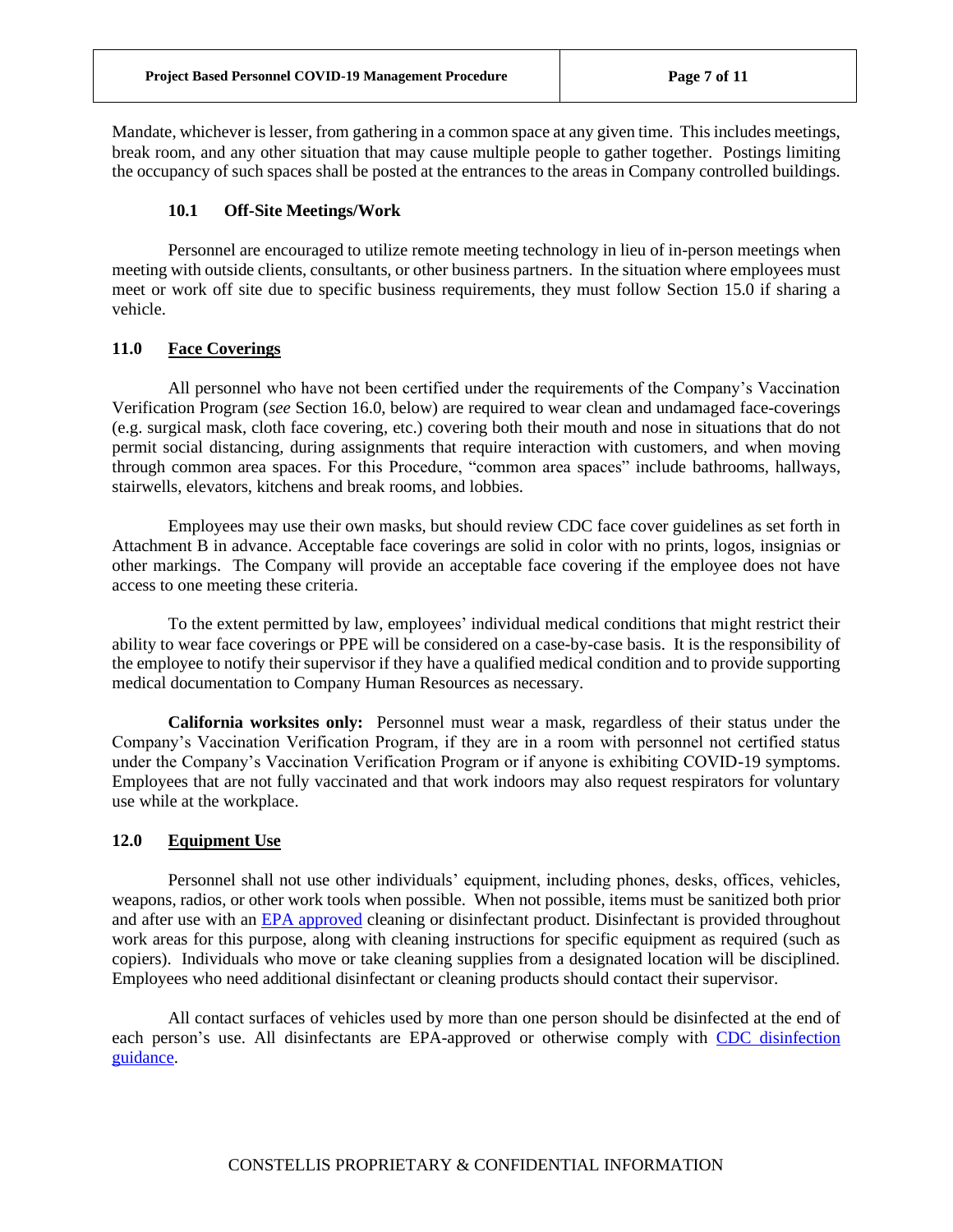This section also pertains to the use of pens; personnel should carry their own pens for use as needed.

# <span id="page-7-0"></span>**13.0 Cleaning and Disinfection of Shared Areas**

Employees are required to clean and disinfect any shared areas subsequent to use, to include break room tables, chairs, kitchen equipment, etc. and any equipment as set forth in Section 12.0. EPA approved cleaner/disinfectant is provided throughout these work areas for this purpose. Employees should contact their supervisor if they observe an area that may require additional cleaning and/or disinfecting or if Company provided cleaner/disinfectant is in need of replenishment.

All restrooms, common areas that remain in use, doorknobs/handles, tools, equipment, and other frequently touched surfaces should be disinfected before, in the middle of, and at the end of each shift. This includes "high touch points" in Company vehicles such as the steering wheel, door handles, seatbelts, armrests, and vehicle controls.

The Company will request that the client or Facility Manager clean and disinfect work areas of a known positive prior to allowing other employees access to the areas. Where feasible, a period of 24 hours will be observed prior to cleaning and disinfecting. This requirement shall not apply if the area(s) in question have been unoccupied for seven or more days.

## <span id="page-7-1"></span>**14.0 Transportation**

Unless all employees in the vehicle are certified under the requirements of the Company's Vaccination Verification Program (*see* Section 16.0, below), if travelling together for work related purposes, personnel must ensure they travel no more than two employees per car (including the driver), three per SUV (including the driver) and four per van (including the driver). Personnel may not sit next to each other and are required to wear face coverings (e.g., surgical mask, cloth face covering etc.) while in the vehicle.

# <span id="page-7-2"></span>**15.0 Travel**

The Company adheres to all state and local COVID-19 travel restrictions, which may supersede direction provided within this section.

#### **15.1 Business Travel**

<span id="page-7-3"></span>All non-essential business related travel requires a business case justification and Vice President level or higher approval. The only exception to this prohibition is for personnel returning to their Home of Record from an overseas deployment. Such travel shall only be approved if the individual can comply with all federal, state or local requirements and is approved by supervisory chain and the COVID-19 Task Force. Employees may not engage in business travel if they are sick, are suspected to have, or have been diagnosed with COVID-19 in the 10 days prior to travel (even if asymptomatic).

## **15.2 Personal Travel**

<span id="page-7-4"></span>Employees are responsible for reviewing current jurisdictional guidance prior to travelling for personal, non-business related reasons. Personal travel to certain locations may impact employee's ability to report to work or otherwise perform services for the organization. Employees may use accrued leave in these situations, but are not otherwise eligible for any other reimbursement of lost time.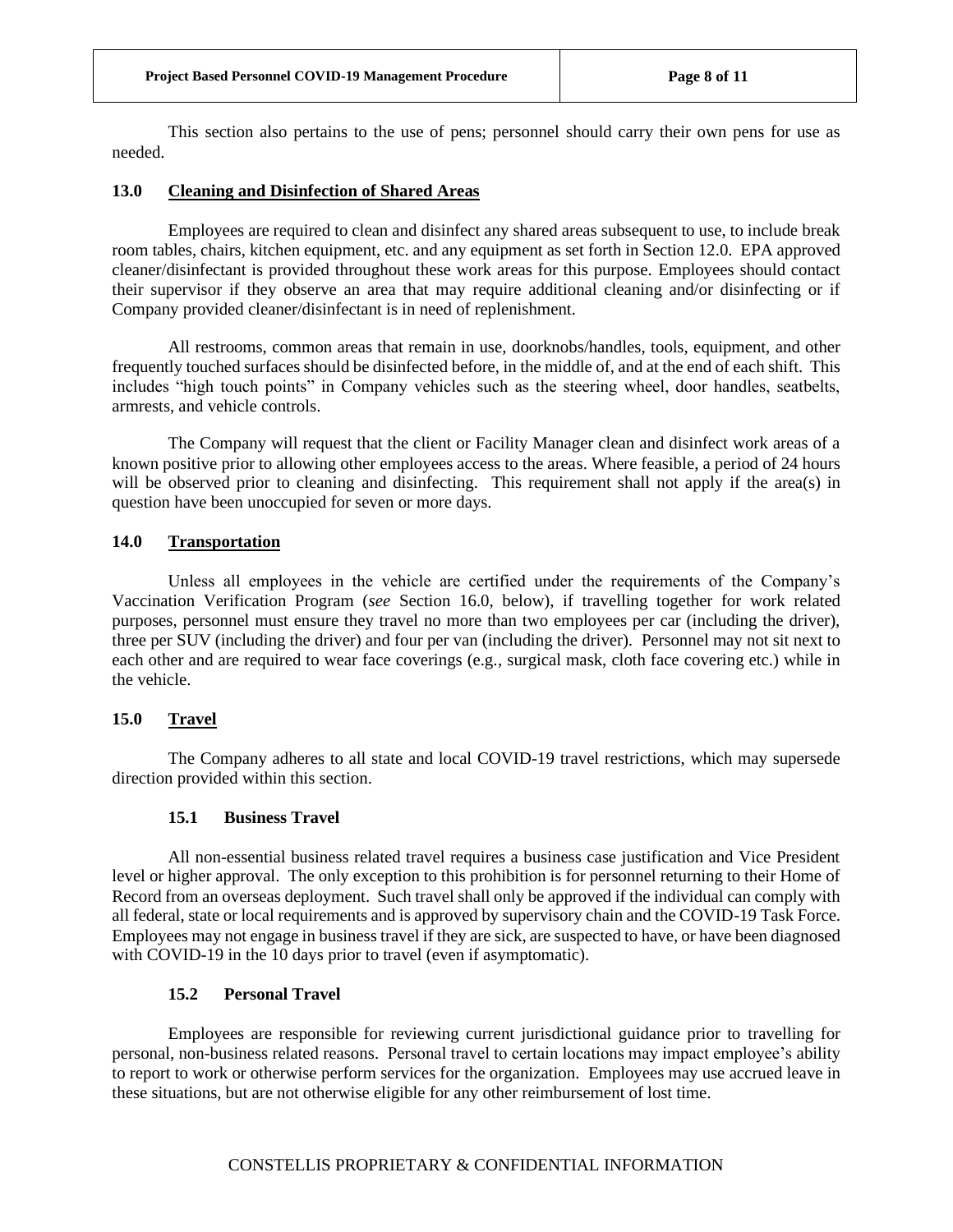## **15.3 International Travel**

<span id="page-8-0"></span>Employees that engage in international travel for any reason to countries designated as [Level 3 or](https://www.cdc.gov/coronavirus/2019-ncov/travelers/map-and-travel-notices.html)  [higher \(COVID-19 High Risk\) by the CDC](https://www.cdc.gov/coronavirus/2019-ncov/travelers/map-and-travel-notices.html) must quarantine for 14 days upon return to their country of departure. Employees may work from home during this period if authorized by their supervisor.

Employees may provide a negative COVID-19 test in lieu of quarantine, but the test may not be taken until at least the fifth day after return from travel.

Fully vaccinated employees (full series of a US FDA authorized vaccine, completed at least 14 days prior to travel) are exempt from quarantine after arrival. Employees must provide evidence of fully vaccinated status, such as a vaccine record, to their supervisor to be eligible for exemption.

Note that CDC designated risk levels are subject to change on a daily basis and employees are responsible for monitoring if they intend to take undertake international travel.

# <span id="page-8-1"></span>**16.0 Vaccination Verification Program**

Fully-vaccinated personnel participating in the Company's Vaccination Verification Program (the "Program") may be exempt from certain face covering and social distancing requirements when carrying out routine, day-to-day operations. *The Company's face covering and social distancing mandates will remain in effect for all personnel who are not fully vaccinated.*

For the proposes of this document, "fully vaccinated" is defined as at least 14 days subsequent to receipt of the second dose in a two-dose series (Pfizer-BioNTech or Moderna), or receipt of a single-dose vaccine (Johnson & Johnson/Janssen).

## **Note that implementation of the Program at the project or site level is subject to approval by the client and subject to restrictions as set forth in state/local ordinances.**

#### <span id="page-8-2"></span>**16.1 Verification Process**

Employees who are fully vaccinated must complete the Vaccine Verification Certification through the Constellis COVID-19 Portal or by completing the COVID-19 Vaccination Certification and Acknowledgment form (hard copy or online) with an approved Constellis representative. The COVID-19 Portal is a secure database allowing employees or managers to upload a copy of the employee COVID-19 Vaccination Card (or another form of acceptable documentation) and complete the COVID-19 Vaccine Verification Process. The following is considered valid proof of a COVID-19 vaccination:

- A copy of the record of immunization from a health care provider or pharmacy
- A copy of the COVID-19 Vaccination Record Card (CDC Form MLS-319813)
- A copy of medical records documenting the vaccination
- A copy of immunization records from a public health or State immunization information system, or
- A copy of any other official documentation verifying vaccination with information on the vaccine name, date(s) of administration, and the name of health care professional or clinic site administering vaccine

## **Vaccination information will not be maintained in any personnel files.**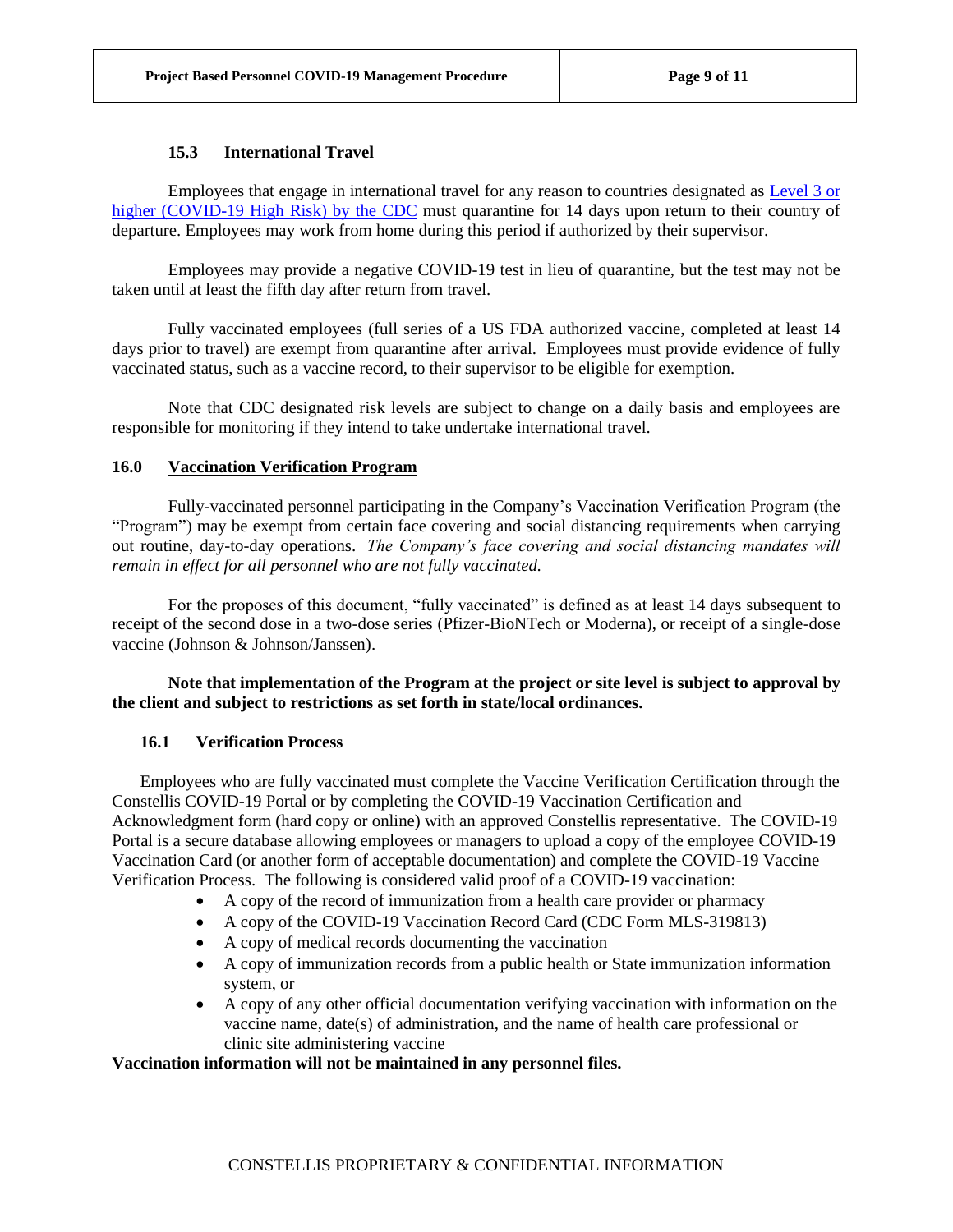**Note that employees should not ask questions or otherwise engage in conversations about an individual's decision to wear a face covering.** Fully-vaccinated employees may continue to wear a face mask if they so choose. Employees may elect to continue to wear face coverings for multiple reasons, including when required by the Company and/or Customer, personal preference, recommendation of a health care provider, risk factors of members in their family or community, or having family members, including children, who are currently not eligible for vaccination.

# <span id="page-9-0"></span>**16.2 Exceptions**

The Company may still require face coverings for certain types of functions, to include large indoor meetings or other events where the CDC or state and local health departments have concluded vaccination status may not prevent the contraction or transmission of COVID-19. If such an event or meeting takes place, all employees or visitors, regardless of vaccination status, will be required to wear a face covering and/or adhere to social distancing requirements.

The Company may reinstate its face covering and/or social distancing mandate for fully-vaccinated employees at any time if the Company experiences an increase in incidents of COVID-19 at any location, if there are changes to jurisdictional requirements, and/or if community metrics no longer support the relaxation of face covering and social distancing requirements.

# <span id="page-9-1"></span>**17.0 Communication**

All relevant workplace reentry policies, procedures, and documentation will be posted to the COVID-19 SharePoint site. Relevant posters will be posted in common areas.

# **RELATED DOCUMENTS**

- Supervisor COVID-19 Management Procedure
- Moyock Training COVID-19 Management Procedure
- National Capital Region Training Center COVID-19 Management Procedure
- ACADEMI NW and SE Training Centers COVID-19 Management Procedure

# **VERSION HISTORY**

|                | <b>Version</b>     |               |                                               |
|----------------|--------------------|---------------|-----------------------------------------------|
| <b>Version</b> | <b>Date</b>        | Author        | <b>Description</b>                            |
|                |                    | COVID-19 Task | Initial version; consolidates various         |
| 1.0            | August 14, 2020    | Force         | communications                                |
|                |                    | COVID-19 Task | Removed Section 5.1; revised Section 15, to   |
| 2.0            | September 28, 2020 | Force         | include adding Section 15.3.                  |
|                |                    | COVID-19 Task | Updated definition of "close contact" based   |
| 3.0            | October 22, 2020   | Force         | upon revised CDC guidance.                    |
|                |                    | COVID-19 Task |                                               |
| 4.0            | November 25, 2020  | Force         | Corrected typo in Section 5.0.                |
|                |                    |               | Removed references to various supervisor      |
|                |                    |               | guidance documents and replaced with          |
|                |                    |               | Supervisor COVID-19 Management Procedure;     |
|                |                    |               | added requirement to provide positive test    |
|                |                    | COVID-19 Task | result; added options in Section 7.2; various |
| 5.0            | January 08, 2021   | Force         | edits throughout.                             |